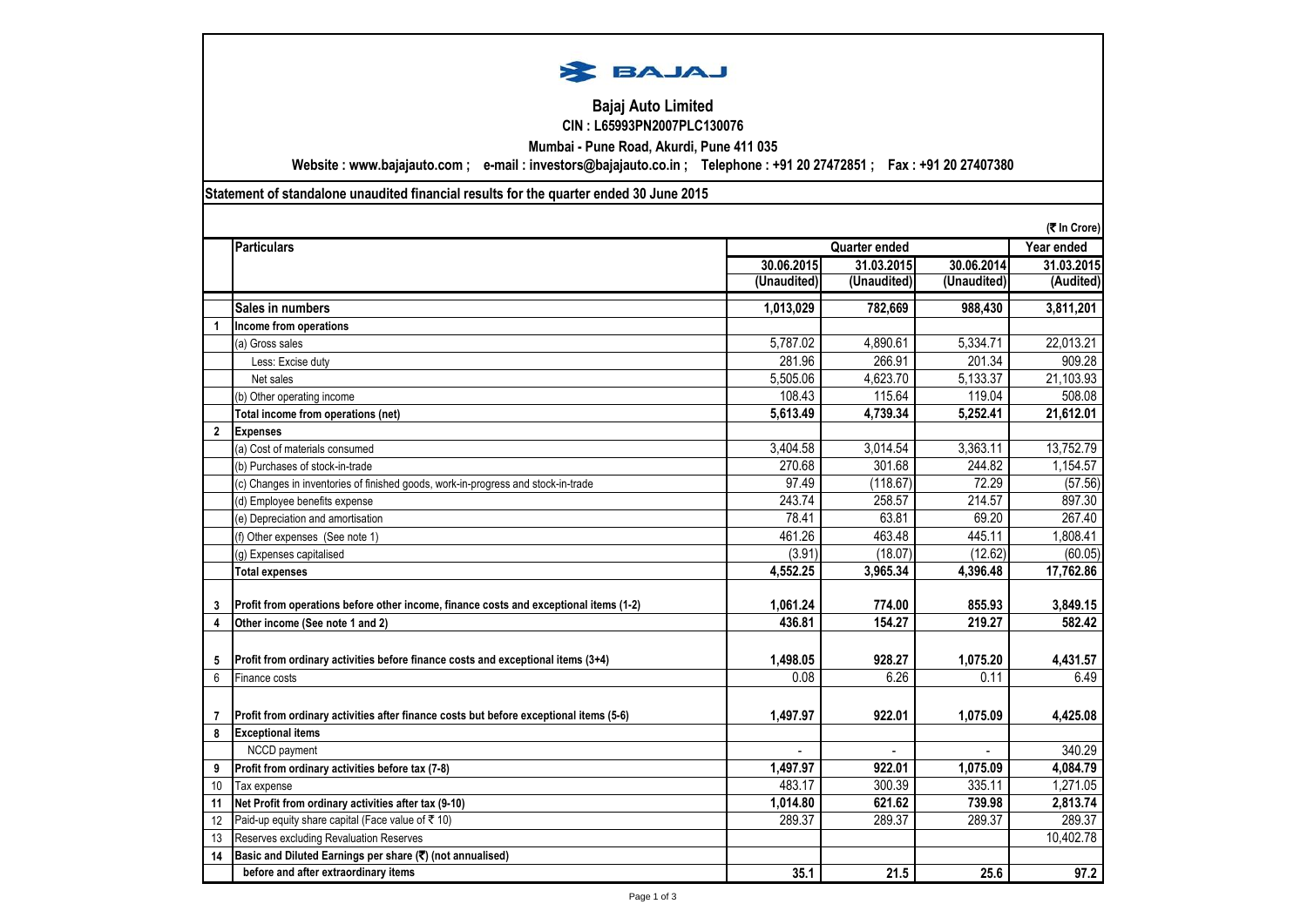| <b>Particulars</b>                                                                      | As at       |             |             |  |  |  |
|-----------------------------------------------------------------------------------------|-------------|-------------|-------------|--|--|--|
|                                                                                         | 30.06.2015  | 31.03.2015  | 30.06.2014  |  |  |  |
| A Particulars of shareholding                                                           |             |             |             |  |  |  |
| Public shareholding @                                                                   |             |             |             |  |  |  |
| Number of shares                                                                        | 146,875,338 | 146,875,338 | 144,633,888 |  |  |  |
| Percentage of shareholding                                                              | 50.76%      | 50.76%      | 49.98%      |  |  |  |
| 2 Promoters & promoter group shareholding                                               |             |             |             |  |  |  |
| (a) Pledged / Encumbered                                                                |             |             |             |  |  |  |
| Number of shares                                                                        | 79.855      |             | 79.855      |  |  |  |
| Percentage of shares (as a % of the total shareholding of promoters and promoter group) | 0.06%       |             | $0.06\%$    |  |  |  |
| Percentage of shares (as a % of the total share capital of the Company)                 | 0.03%       |             | 0.03%       |  |  |  |
| (b) Non-encumbered                                                                      |             |             |             |  |  |  |
| Number of shares                                                                        | 142,411,827 | 142,491,682 | 144.653.277 |  |  |  |
| Percentage of shares (as a % of the total shareholding of promoters and promoter group) | 99.94%      | 100.00%     | 99.94%      |  |  |  |
| Percentage of shares (as a % of the total share capital of the Company)                 | 49.21%      | 49.24%      | 49.99%      |  |  |  |
| @ including equity shares represented by GDRs.                                          |             |             |             |  |  |  |

| <b>Particulars</b>                             | Quarter ended<br>30.06.2015 |
|------------------------------------------------|-----------------------------|
| <b>B</b> Investor complaints                   |                             |
| Pending at the beginning of the quarter        | Nil                         |
| Received during the quarter                    |                             |
| Disposed of during the quarter                 |                             |
| Remaining unresolved at the end of the quarter | Nil                         |

| Segment-wise revenue, results and capital employed |                                                      |                      |             |             |            |  |
|----------------------------------------------------|------------------------------------------------------|----------------------|-------------|-------------|------------|--|
|                                                    | (₹ In Crore)                                         |                      |             |             |            |  |
|                                                    | <b>Particulars</b>                                   | <b>Quarter ended</b> |             |             | Year ended |  |
|                                                    |                                                      | 30.06.2015           | 31.03.2015  | 30.06.2014  | 31.03.2015 |  |
|                                                    |                                                      | (Unaudited)          | (Unaudited) | (Unaudited) | (Audited)  |  |
|                                                    | <b>Segment revenue</b>                               |                      |             |             |            |  |
|                                                    | Automotive                                           | 5,655.94             | 4,830.25    | 5,298.54    | 21,817.47  |  |
|                                                    | Investments                                          | 394.36               | 63.36       | 173.14      | 376.96     |  |
|                                                    | Total                                                | 6,050.30             | 4,893.61    | 5,471.68    | 22,194.43  |  |
|                                                    | Segment profit / (loss) before tax and finance costs |                      |             |             |            |  |
|                                                    | Automotive                                           | 1.103.97             | 865.16      | 902.32      | 3,715.36   |  |
|                                                    | Investments                                          | 394.08               | 63.11       | 172.88      | 375.92     |  |
|                                                    | <b>Total</b>                                         | 1,498.05             | 928.27      | 1,075.20    | 4,091.28   |  |
|                                                    | Less: Finance costs                                  | 0.08                 | 6.26        | 0.11        | 6.49       |  |
|                                                    | Total profit before tax                              | 1,497.97             | 922.01      | 1,075.09    | 4,084.79   |  |
|                                                    | Capital employed                                     |                      |             |             |            |  |
|                                                    | Automotive                                           | 2,469.84             | 3,294.33    | 1.815.83    | 3,294.33   |  |
|                                                    | Investments                                          | 11,184.09            | 9,179.83    | 10,443.44   | 9,179.83   |  |
|                                                    | Unallocable                                          | (1,755.58)           | (1,528.66)  | (1,662.30)  | (1,528.66) |  |
|                                                    | <b>Total</b>                                         | 11,898.35            | 10.945.50   | 10,596.97   | 10,945.50  |  |